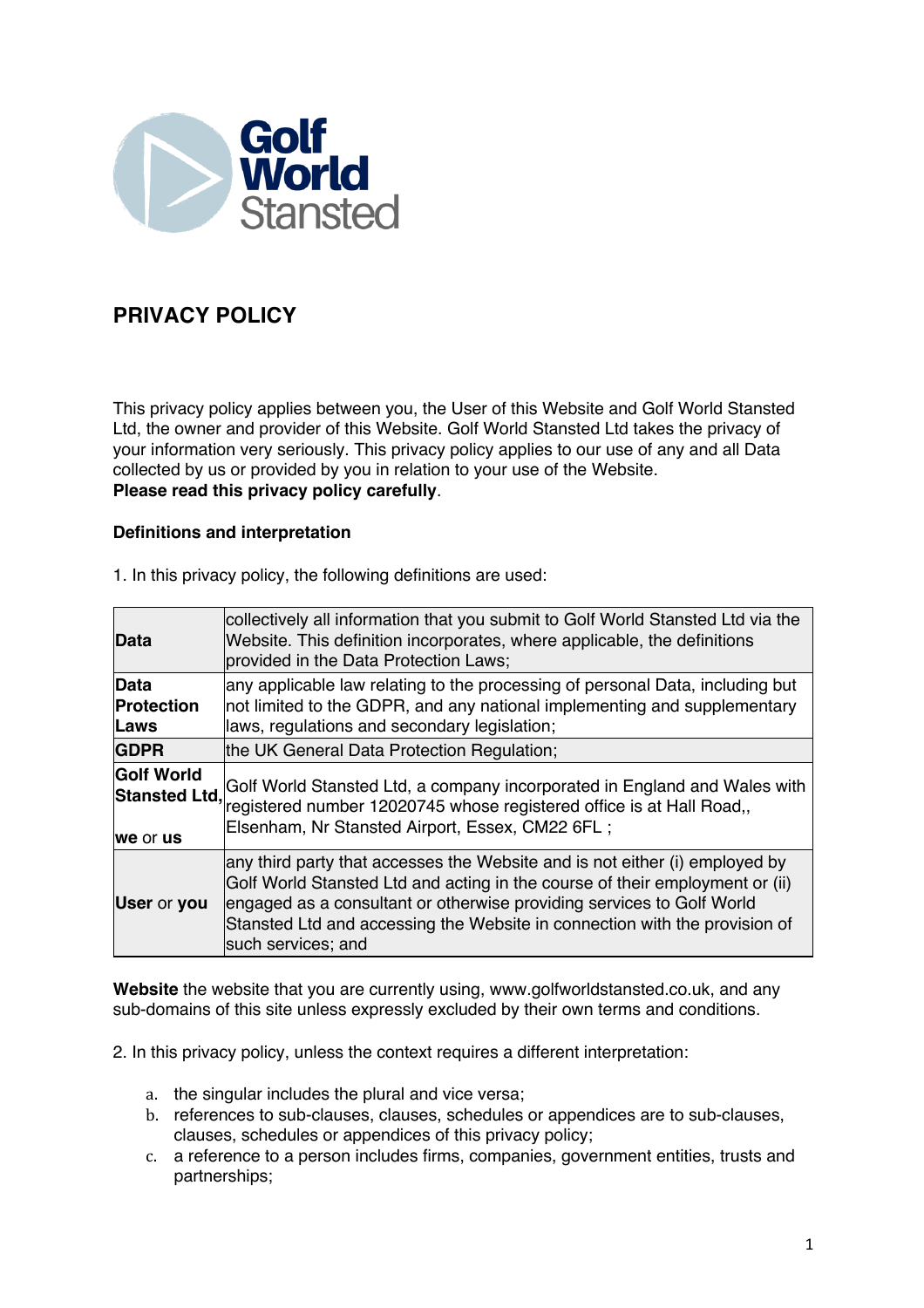- d. "including" is understood to mean "including without limitation";
- e. reference to any statutory provision includes any modification or amendment of it;
- f. the headings and sub-headings do not form part of this privacy policy.

# **Scope of this privacy policy**

3. This privacy policy applies only to the actions of Golf World Stansted Ltd and Users with respect to this Website. It does not extend to any websites that can be accessed from this Website including, but not limited to, any links we may provide to social media websites.

4. For purposes of the applicable Data Protection Laws, Golf World Stansted Ltd is the "data controller". This means that Golf World Stansted Ltd determines the purposes for which, and the manner in which, your Data is processed.

# **Data collected**

5. We may collect the following Data, which includes personal Data, from you:

- a. name;
- b. date of birth;
- c. gender;
- d. job title;
- e. profession;
- f. contact Information such as email addresses and telephone numbers;
- g. demographic information such as postcode, preferences and interests;
- h. financial information such as credit / debit card numbers;
- i. IP address (automatically collected);
- j. web browser type and version (automatically collected);
- k. operating system (automatically collected);
- l. a list of URLs starting with a referring site, your activity on this Website, and the site you exit to (automatically collected);

in each case, in accordance with this privacy policy.

# **How we collect Data**

- 6. We collect Data in the following ways:
	- a. data is given to us by you ; and
	- b. data is collected automatically.

#### **Data that is given to us by you**

- 7. Golf World Stansted Ltd will collect your Data in a number of ways, for example:
	- a. when you contact us through the Website, by telephone, post, e-mail or through any other means;
	- b. b. when you register with us and set up an account to receive our products/services;
	- c. when you enter a competition or promotion through a social media channel;
	- d. when you make payments to us, through this Website or otherwise;
	- e. when you elect to receive marketing communications from us;
	- f. when you use our services;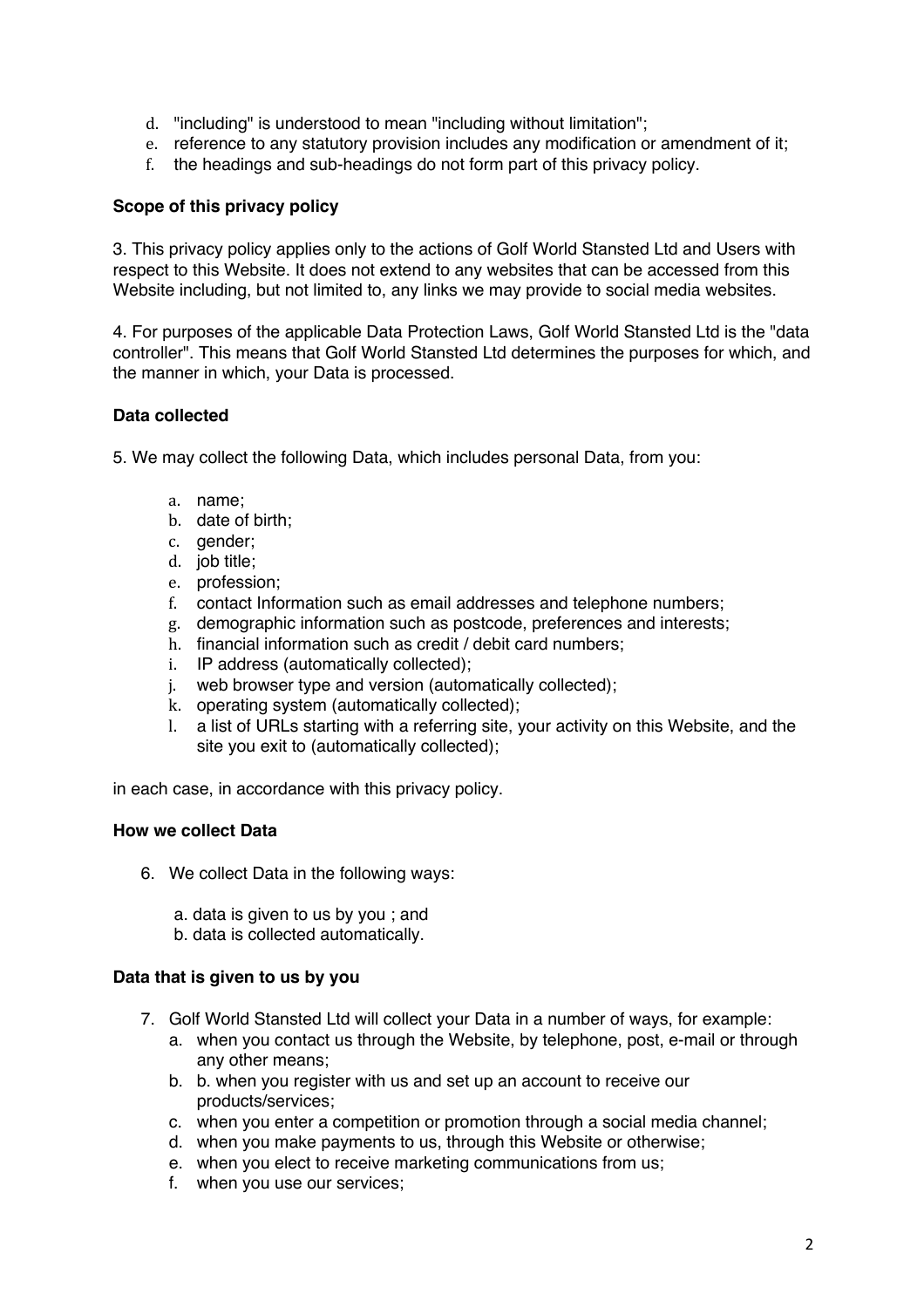in each case, in accordance with this privacy policy.

## **Data that is collected automatically**

- 8. To the extent that you access the Website, we will collect your Data automatically, for example:
	- a. we automatically collect some information about your visit to the Website. This information helps us to make improvements to Website content and navigation, and includes your IP address, the date, times and frequency with which you access the Website and the way you use and interact with its content.

# **Our use of Data**

- 9. Any or all of the above Data may be required by us from time to time in order to provide you with the best possible service and experience when using our Website. Specifically, Data may be used by us for the following reasons:
	- a. internal record keeping;
	- b. transmission by email of marketing materials that may be of interest to you;
	- c. contact for market research purposes which may be done using email, telephone, fax or mail. Such information may be used to customise or update the Website;

in each case, in accordance with this privacy policy.

- 10. We may use your Data for the above purposes if we deem it necessary to do so for our legitimate interests. If you are not satisfied with this, you have the right to object in certain circumstances (see the section headed "Your rights" below).
- 11. For the delivery of direct marketing to you via e-mail, we'll need your consent, whether via an opt-in or soft-opt-in:
	- a. soft opt-in consent is a specific type of consent which applies when you have previously engaged with us (for example, you contact us to ask us for more details about a particular product/service, and we are marketing similar products/services). Under "soft opt-in" consent, we will take your consent as given unless you opt-out.
	- b. for other types of e-marketing, we are required to obtain your explicit consent; that is, you need to take positive and affirmative action when consenting by, for example, checking a tick box that we'll provide.
	- c. if you are not satisfied about our approach to marketing, you have the right to withdraw consent at any time. To find out how to withdraw your consent, see the section headed "Your rights" below.
- 12. When you register with us and set up an account to receive our services, the legal basis for this processing is the performance of a contract between you and us and/or taking steps, at your request, to enter into such a contract.
- 13. We may use your Data to show you Golf World Stansted Ltd adverts and other content on other websites. If you do not want us to use your data to show you Golf World Stansted Ltd adverts and other content on other websites, please turn off the relevant cookies (please refer to the section headed "Cookies" below).

## **Who we share Data with**

14. We may share your Data with the following groups of people for the following reasons: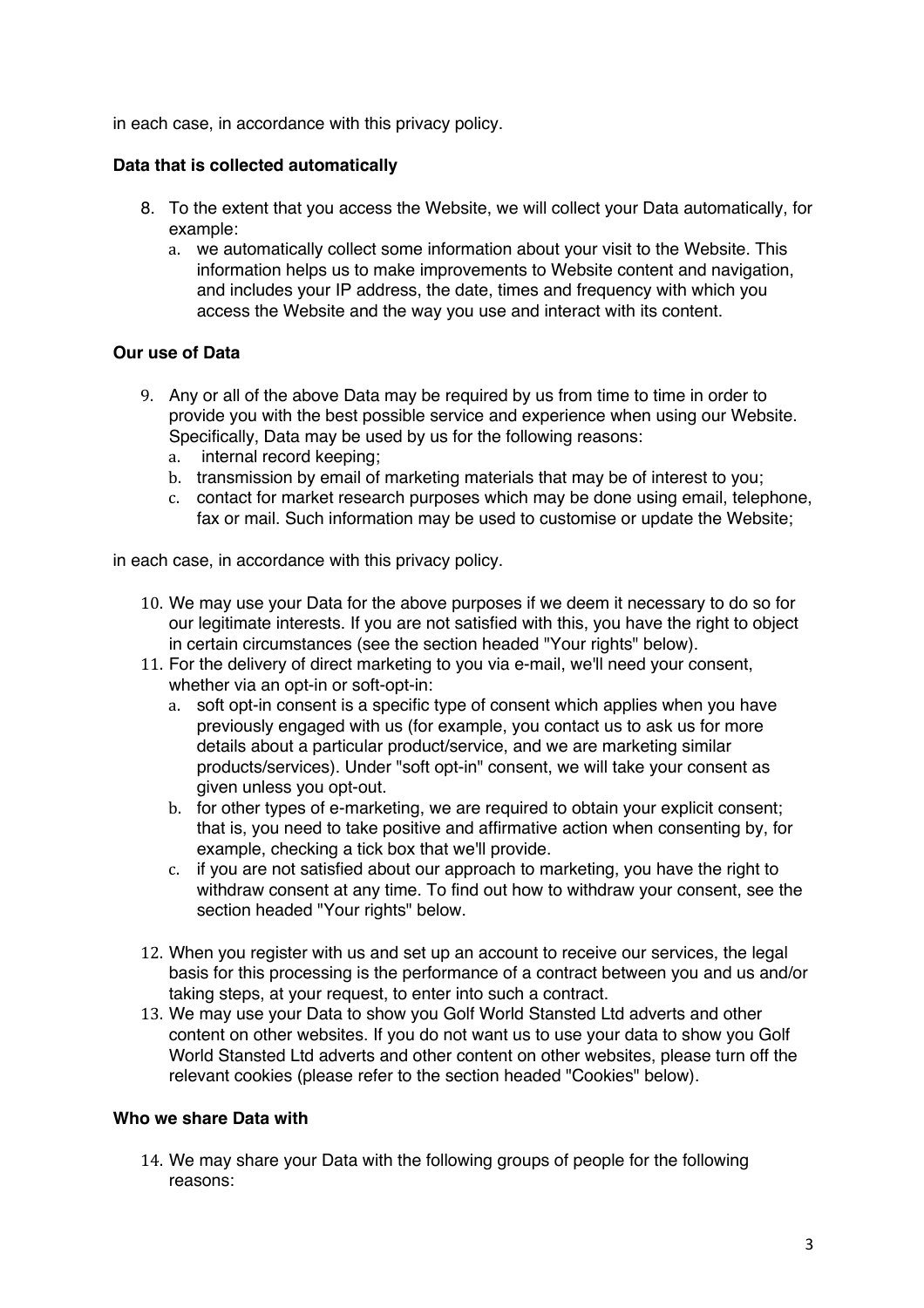a. any of our group companies or affiliates - To ensure the proper administration of our website and business. ;

b. our employees, agents and/or professional advisors - To ensure service is delivered to customers specification and ensure proper administration of the business. ;

in each case, in accordance with this privacy policy.

# **Keeping Data secure**

15. We will use technical and organisational measures to safeguard your Data, for example:

> a. access to your account is controlled by a password and a user name that is unique to you.

b. we store your Data on secure servers.

c. payment details are encrypted using SSL technology (typically you will see a lock icon or green address bar (or both) in your browser when we use this technology.

- 16. Technical and organisational measures include measures to deal with any suspected data breach. If you suspect any misuse or loss or unauthorised access to your Data, please let us know immediately by contacting us via this e-mail address: rofu@golfworldstansted.co.uk.
- 17. If you want detailed information from Get Safe Online on how to protect your information and your computers and devices against fraud, identity theft, viruses and many other online problems, please visit www.getsafeonline.org. Get Safe Online is supported by HM Government and leading businesses.

## **Data retention**

- 18. Unless a longer retention period is required or permitted by law, we will only hold your Data on our systems for the period necessary to fulfil the purposes outlined in this privacy policy or until you request that the Data be deleted.
- 19. Even if we delete your Data, it may persist on backup or archival media for legal, tax or regulatory purposes.

# **Your rights**

20. You have the following rights in relation to your Data:

- a. **Right to access**  the right to request (i) copies of the information we hold about you at any time, or (ii) that we modify, update or delete such information. If we provide you with access to the information we hold about you, we will not charge you for this, unless your request is "manifestly unfounded or excessive." Where we are legally permitted to do so, we may refuse your request. If we refuse your request, we will tell you the reasons why.
- b. **Right to correct**  the right to have your Data rectified if it is inaccurate or incomplete.
- c. **Right to erase**  the right to request that we delete or remove your Data from our systems.
- d. **Right to restrict our use of your Data**  the right to "block" us from using your Data or limit the way in which we can use it.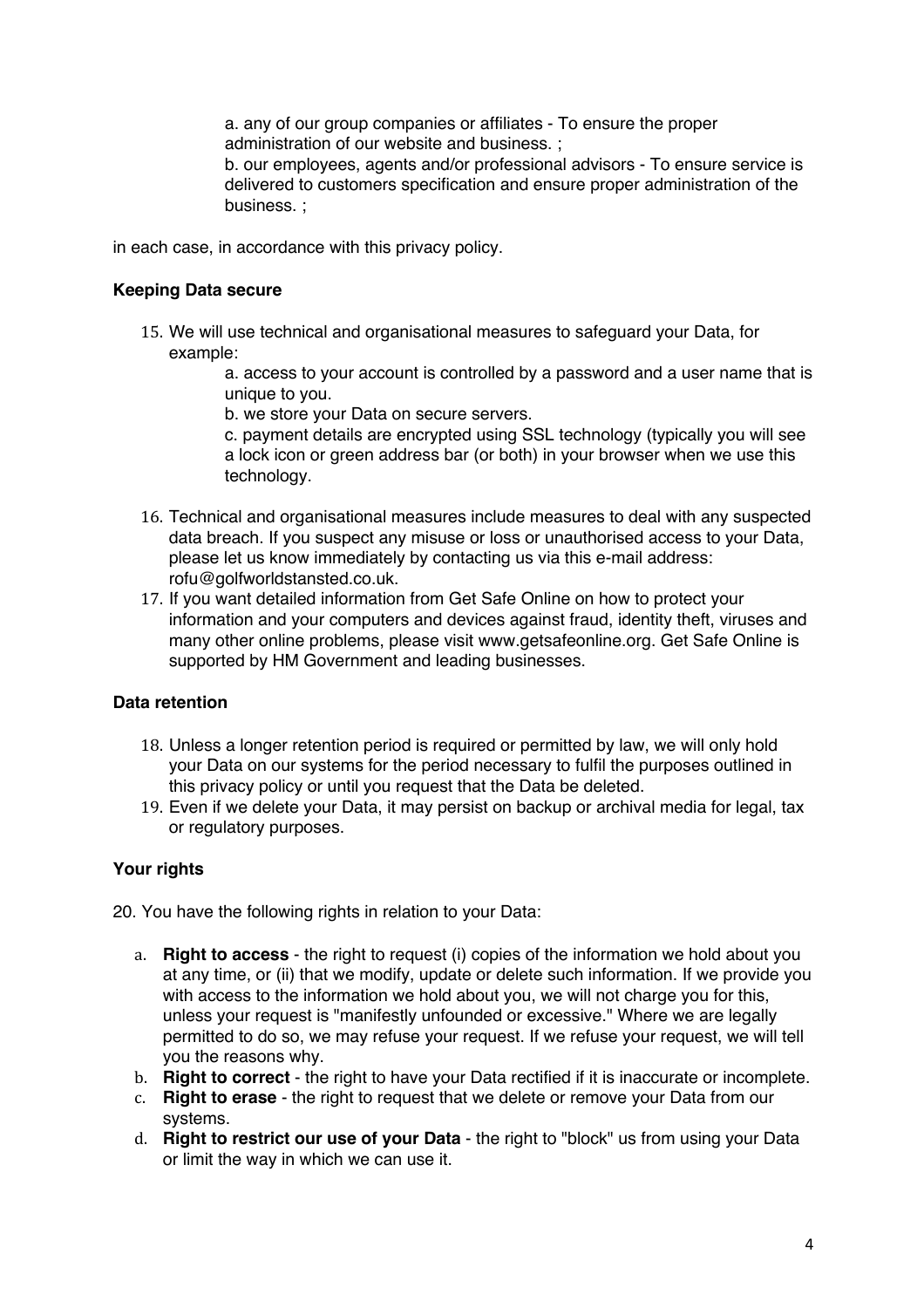- e. **Right to data portability**  the right to request that we move, copy or transfer your Data.
- f. **Right to object**  the right to object to our use of your Data including where we use it for our legitimate interests.

21.To make enquiries, exercise any of your rights set out above, or withdraw your consent to the processing of your Data (where consent is our legal basis for processing your Data), please contact us via this e-mail address: rofu@golfworldstansted.co.uk.

22. If you are not satisfied with the way a complaint you make in relation to your Data is handled by us, you may be able to refer your complaint to the relevant data protection authority. For the UK, this is the Information Commissioner's Office (ICO). The ICO's contact details can be found on their website at https://ico.org.uk/.

23. It is important that the Data we hold about you is accurate and current. Please keep us informed if your Data changes during the period for which we hold it.

## **Links to other websites**

24. This Website may, from time to time, provide links to other websites. We have no control over such websites and are not responsible for the content of these websites. This privacy policy does not extend to your use of such websites. You are advised to read the privacy policy or statement of other websites prior to using them.

#### **Changes of business ownership and control**

- **25.** Golf World Stansted Ltd may, from time to time, expand or reduce our business and this may involve the sale and/or the transfer of control of all or part of Golf World Stansted Ltd. Data provided by Users will, where it is relevant to any part of our business so transferred, be transferred along with that part and the new owner or newly controlling party will, under the terms of this privacy policy, be permitted to use the Data for the purposes for which it was originally supplied to us.
- **26.** We may also disclose Data to a prospective purchaser of our business or any part of it.
- **27.** In the above instances, we will take steps with the aim of ensuring your privacy is protected.

#### **General**

- **28.** You may not transfer any of your rights under this privacy policy to any other person. We may transfer our rights under this privacy policy where we reasonably believe your rights will not be affected.
- **29.** If any court or competent authority finds that any provision of this privacy policy (or part of any provision) is invalid, illegal or unenforceable, that provision or partprovision will, to the extent required, be deemed to be deleted, and the validity and enforceability of the other provisions of this privacy policy will not be affected.
- **30.** Unless otherwise agreed, no delay, act or omission by a party in exercising any right or remedy will be deemed a waiver of that, or any other, right or remedy.